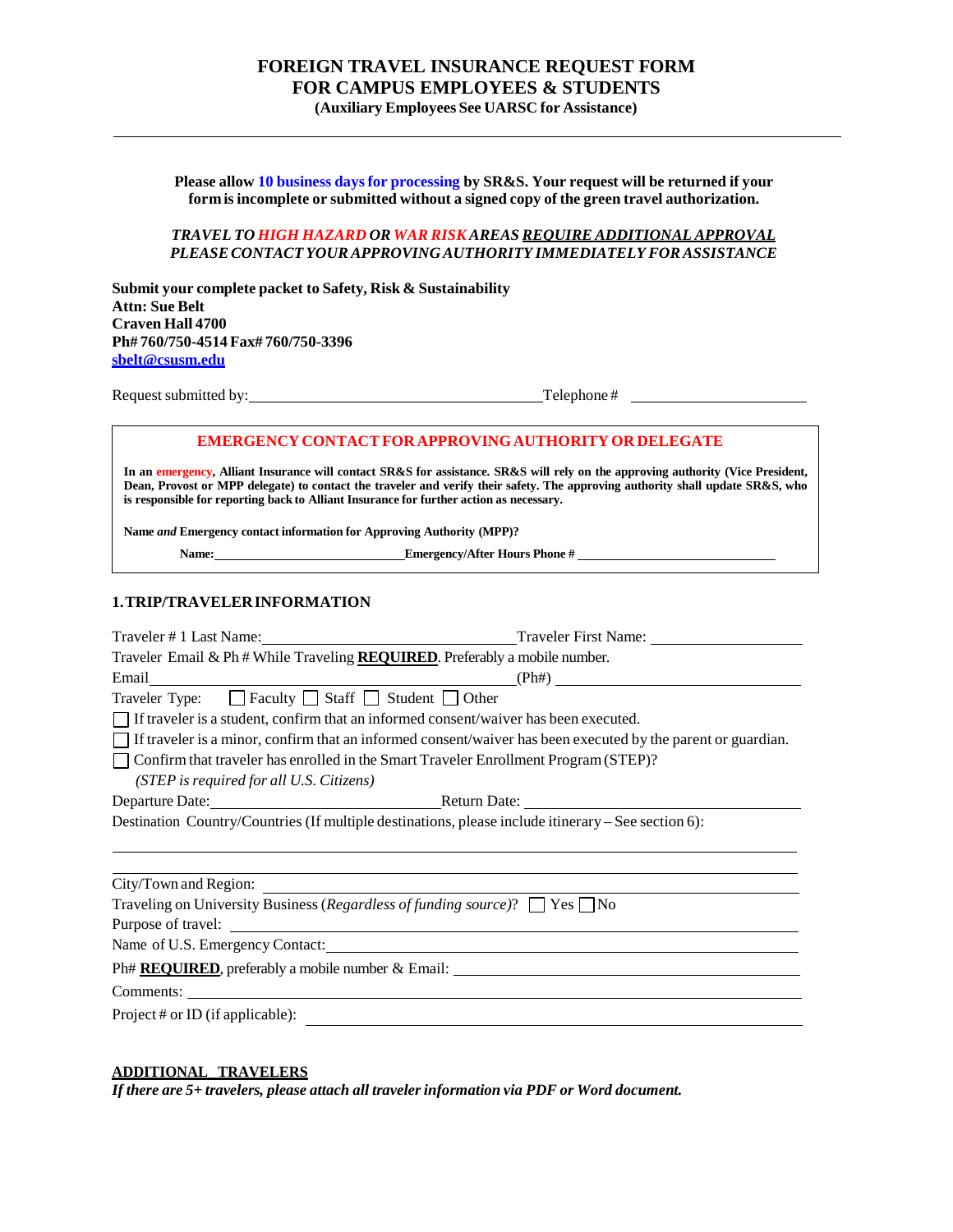## **2. TRAVELER # 2 INFORMATION**

| Traveler Type: $\Box$ Faculty $\Box$ Staff $\Box$ Student $\Box$ Other                                              |  |
|---------------------------------------------------------------------------------------------------------------------|--|
| If traveler is a student, confirm that an informed consent/waiver has been executed.                                |  |
| $\Box$ If traveler is a minor, confirm that an informed consent/waiver has been executed by the parent or guardian. |  |
| $\Box$ Confirm that traveler has enrolled in the Smart Traveler Enrollment Program (STEP)?                          |  |
| (STEP is required for all U.S. Citizens)                                                                            |  |
| Traveling on University Business (Regardless of funding source)? $\Box$ Yes $\Box$ No                               |  |
| Purpose of travel:                                                                                                  |  |
| Name of U.S. Emergency Contact:                                                                                     |  |
| Ph# REQUIRED, preferably a mobile number & Email:                                                                   |  |
| Comments:                                                                                                           |  |

## 3**. TRAVELER # 3 INFORMATION**

| Traveler # 3 Last Name: Traveler First Name:                                                                        |  |
|---------------------------------------------------------------------------------------------------------------------|--|
|                                                                                                                     |  |
| Traveler Type: $\Box$ Faculty $\Box$ Staff $\Box$ Student $\Box$ Other                                              |  |
| $\Box$ If traveler is a student, confirm that an informed consent/waiver has been executed.                         |  |
| $\Box$ If traveler is a minor, confirm that an informed consent/waiver has been executed by the parent or guardian. |  |
| Confirm that traveler has enrolled in the Smart Traveler Enrollment Program (STEP)?                                 |  |
| (STEP is required for all U.S. Citizens)                                                                            |  |
| Traveling on University Business (Regardless of funding source)? $\Box$ Yes $\Box$ No                               |  |
| Purpose of travel:                                                                                                  |  |
|                                                                                                                     |  |
| Ph# <b>REQUIRED</b> , preferably a mobile number & Email:                                                           |  |
| Comments:                                                                                                           |  |
|                                                                                                                     |  |

# **4. TRAVELER # 4 INFORMATION**

|                                                                                                | Traveler #4 Last Name: Traveler First Name:                                                                         |
|------------------------------------------------------------------------------------------------|---------------------------------------------------------------------------------------------------------------------|
|                                                                                                |                                                                                                                     |
| Traveler Type: <b>Faculty Staff</b> Student Other                                              |                                                                                                                     |
| $\Box$ If traveler is a student, confirm that an informed consent/waiver has been executed.    |                                                                                                                     |
|                                                                                                | $\Box$ If traveler is a minor, confirm that an informed consent/waiver has been executed by the parent or guardian. |
| $\vert$ Confirm that traveler has enrolled in the Smart Traveler Enrollment Program (STEP)?    |                                                                                                                     |
| (STEP is required for all U.S. Citizens)                                                       |                                                                                                                     |
| Traveling on University Business ( <i>Regardless of funding source</i> )? $\Box$ Yes $\Box$ No |                                                                                                                     |
|                                                                                                |                                                                                                                     |
| Name of U.S. Emergency Contact:                                                                |                                                                                                                     |
| $Ph# REQUIRED$ , preferably a mobile number $\&$ Email:                                        |                                                                                                                     |
| Comments:                                                                                      |                                                                                                                     |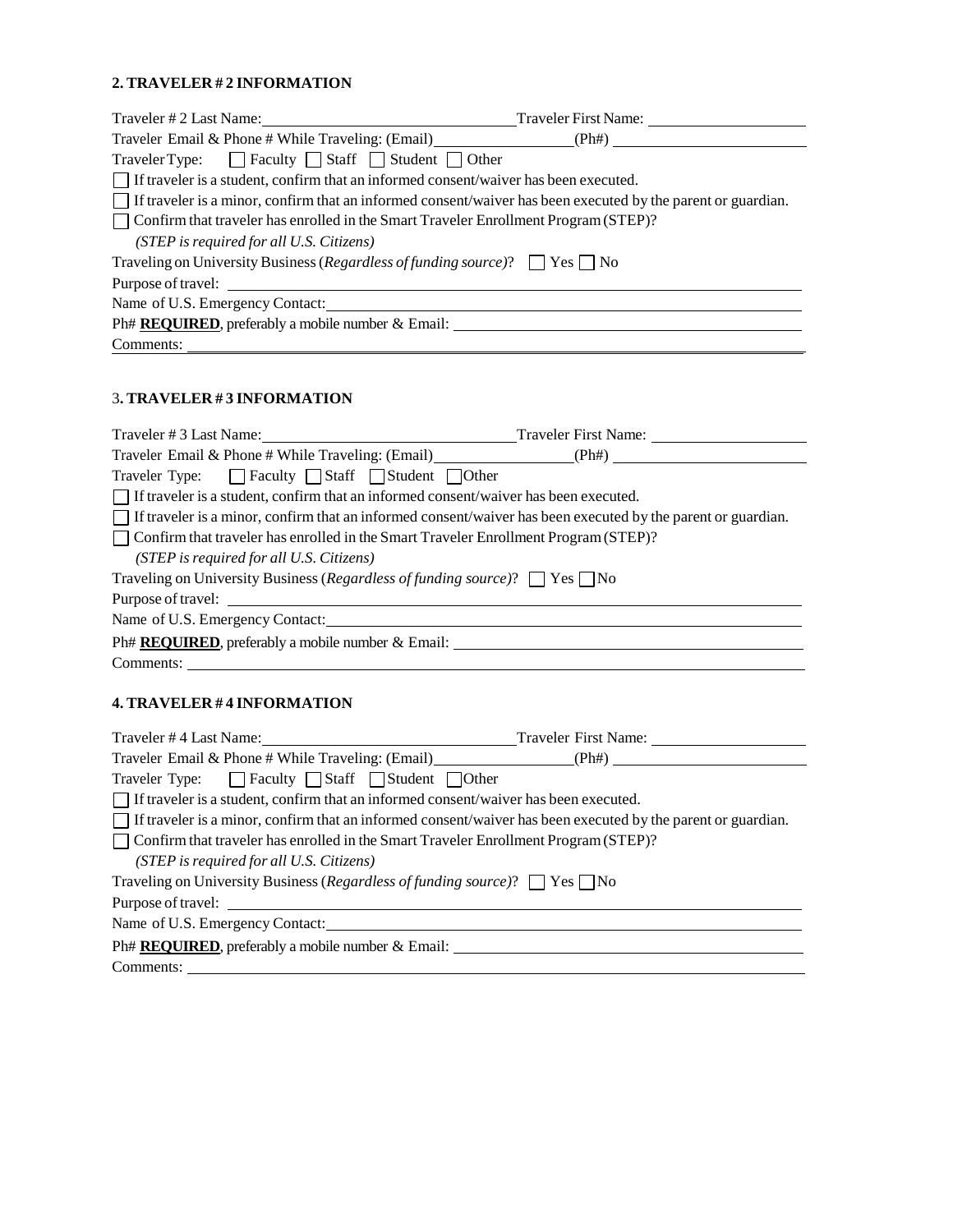## **5. TRAVELER # 5 INFORMATION**

| Traveler # 5 Last Name: Traveler First Name:                                                                             |  |
|--------------------------------------------------------------------------------------------------------------------------|--|
| Traveler Email & Phone # While Traveling: $(Email)$ (Ph+) (Ph+)                                                          |  |
| Traveler Type: $\Box$ Faculty $\Box$ Staff $\Box$ Student $\Box$ Other                                                   |  |
| If traveler is a student, confirm that an informed consent/waiver has been executed.                                     |  |
| $\parallel$ If traveler is a minor, confirm that an informed consent/waiver has been executed by the parent or guardian. |  |
| Confirm that traveler has enrolled in the Smart Traveler Enrollment Program (STEP)?                                      |  |
| (STEP is required for all U.S. Citizens)                                                                                 |  |
| Traveling on University Business (Regardless of funding source)? $\Box$ Yes $\Box$ No                                    |  |
| Purpose of travel:                                                                                                       |  |
| Name of U.S. Emergency Contact:                                                                                          |  |
| Ph# REQUIRED, preferably a mobile number & Email:                                                                        |  |
| Comments:                                                                                                                |  |

### **6. ADDITIONAL DESTINATION INFORMATION**

For additional travel destinations, please attach additional support documentation such as an itinerary.

### **7. HIGHHAZARD/WARCOUNTRYINFORMATION**

(If travel destination does not appear on any of the three applicable lists, proceed to section 8)

### **CHECK ALLTHAT APPLY:**

 Are any of the destinations on the High Hazard list? *Requires President's Approval* <http://www.csurma.org/Documents/Int%20Travel%20Resources/2015-2015HH.pdf>

Are any of the destinations on the War Risk list? *Requires Chancellor's Office Approval* <http://www.csurma.org/Documents/Int%20Travel%20Resources/2014-2015%20War%20List.pdf>

Are any of the destinations on the U.S. travel warning list? *Requires President's Approval* <http://travel.state.gov/content/passports/english/alertswarnings.html>

If travel request provides less than 5 days advance notice to the Chancellor's Office, please provide reason for late request: *(Late requestsstillrequire President, Provost, VP authorization – Referto your department/division)*

| Lodging Phone: 2008                                                                                      |
|----------------------------------------------------------------------------------------------------------|
|                                                                                                          |
| Mode of Travel: $\Box$ Taxi $\Box$ Public Transportation $\Box$ Rental $\Box$ Other                      |
| List ALL airports used while traveling (from departure thru return, including plane changes & layovers): |
|                                                                                                          |
|                                                                                                          |

Additional security measures being taken: